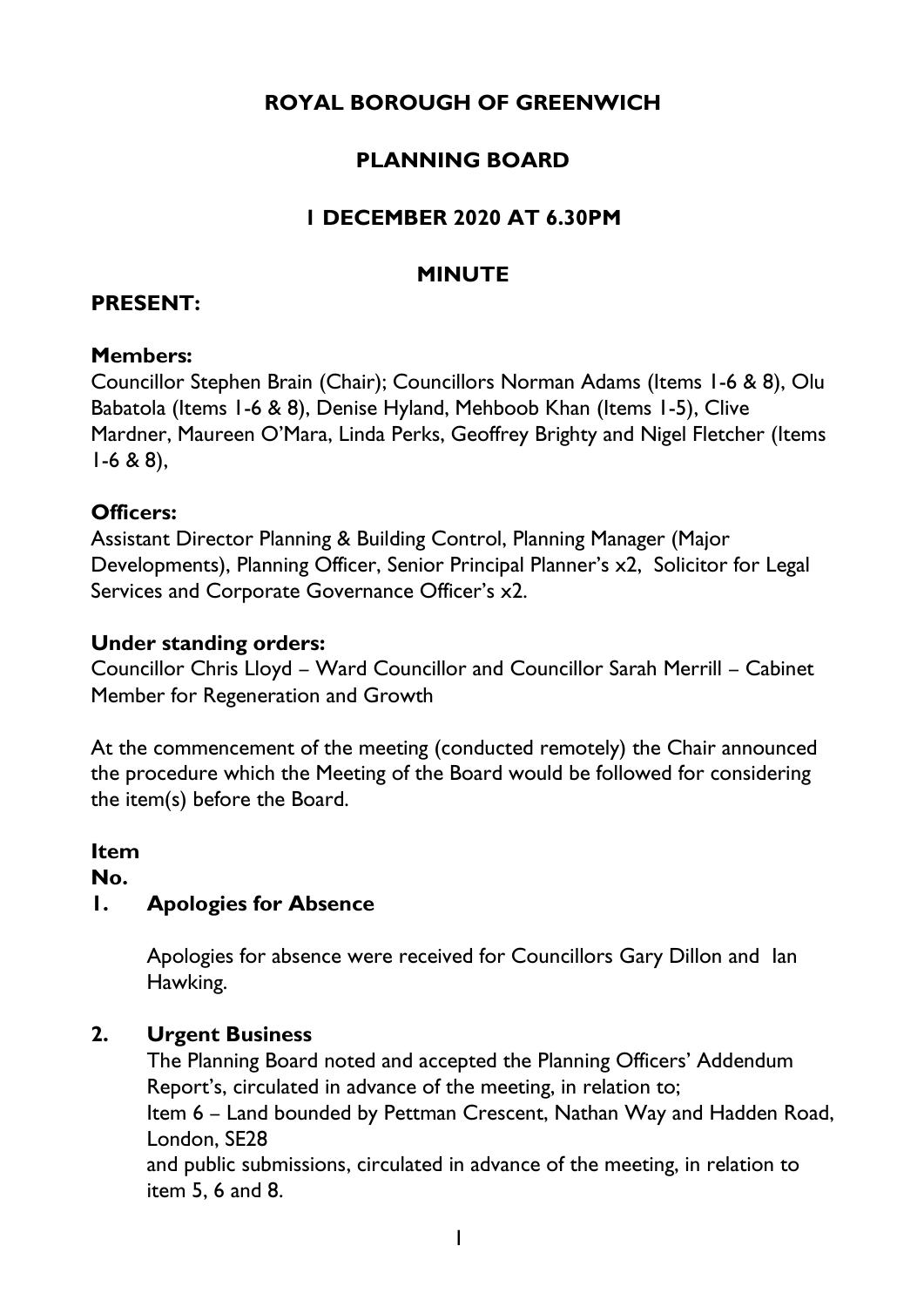# **3. Declarations of Interest**

### **Resolved –**

That the list of Councillors' memberships as Council appointed representatives on outside bodies, joint committees and school governing bodies be noted.

#### **4. Minutes**

### **Resolved –**

That the minutes of the meeting of the Planning Board held on 19 May 2020 be agreed and signed as a true and accurate record.

## **5. 57 Tuskar Street (former Sam Manners House) Greenwich, SE10 9UJ – Ref: 20/1815/F**

The Planning Board noted the public submissions, supplied in advance of the meeting and accepted an illustrative presentation from the Planning Officer.

The representative from the Greenwich Society addressed the Planning Board supporting the application in principle and welcoming the financial and environmental benefit of the modular build. However, concern remained at the dominant appearance over the 2 story Victorian houses to the north and south and that the pale grey brickwork would be unattractive. 8 family homes were proposed, and the Council should pursue more family sized homes.

The representative for the trustees of the Hatcliffe Alms Houses advised that concerns were still held at the impact of the sun and daylight to the communal north facing residents' garden. As two requests for information on this had not been responded to and in the absence of clear information, they maintained their objection.

The Planning Board accepted addresses from two residents, who, whilst supporting the principal of new Council housing, raised the following

- The grey brick would be unsightly.
- Too many dwellings were proposed resulting in overdevelopment and a high level of density.
- One unit would encroach onto a public footpath
- The applicant should redesign the application to one that was not an overdevelopment of the sight and created no loss of light or privacy to neighbours.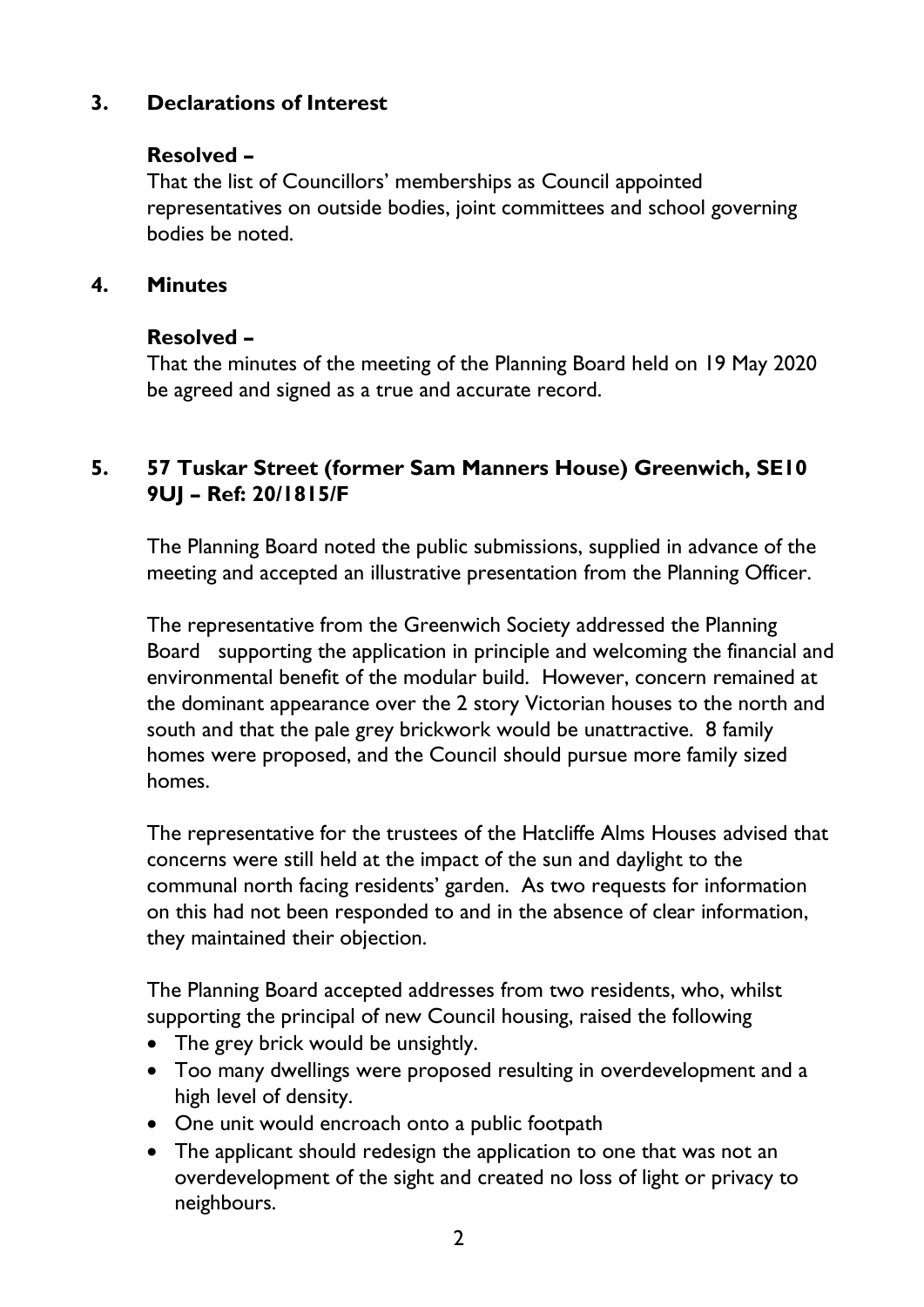- It is not an inner city or Urban area and the proposal was not fitting for an area boarding the World Heritage Site.
- Unacceptable loss of skyline and daylight, particularly to 38-44 Tusker Street. The report indicated, on balance, this was acceptable, but it is not acceptable to the effected residents.
- The Hatcliffe Arms house are part of vista, contrary to the report.
- The concerns and views of the directly impacted residents were not being taken into account and were not addressed in the officer's report.
- Other applications with insufficient amenity space had been refused and if approve the Board would not be acting consistently

In response to Members one of the speakers state an additional  $8<sup>th</sup>$  town house would cross over a pavement, outside the boundary of the former Sam Manners House and would lead to a loss of light to the rear of the Hatcliffe Alms Houses'. At the request of Member', the Planning Officer displayed the illustration, showing the ground plan and confirmed that sufficient space was retained on the footpath.

Councillor Chris Lloyd, Ward Councillor, addressed the Planning Board in support of the application noting the mix of units reflected the need of people other than those with more than one child. The site was surrounded by mixed housing style, from Victorian to 2000's, and the architect had sought to use brickwork and colour palette that matched elements of its surroundings. He welcomed the 50 year building guarantee and urged that the application be approved.

The applicant advised that they did not wish to make a presentation but were in attendance to respond to Members questions, advising that

- It was not possible to get a perfect mix of housing size on all sites and the proposal formed part of the wider housing delivery programme across the borough.
- All the units are wheelchair accessible and could be fully adapted, if required. 10% were adapted for immediate habitation .
- The proposal was within the same boundary of the former Sam Manners House with plenty of pavement width in the location raised.
- Detailed consideration had gone into determining the material mix, with white brick on the upper level and grey brick on the ground to  $1<sup>st</sup>$  floor. This reflected the white render used on numerous properties in Woodland Grove around Mell Street.

In considering the application before them a Members noted the proposal would see a reduction in impact on the skyline from the former Sam Manners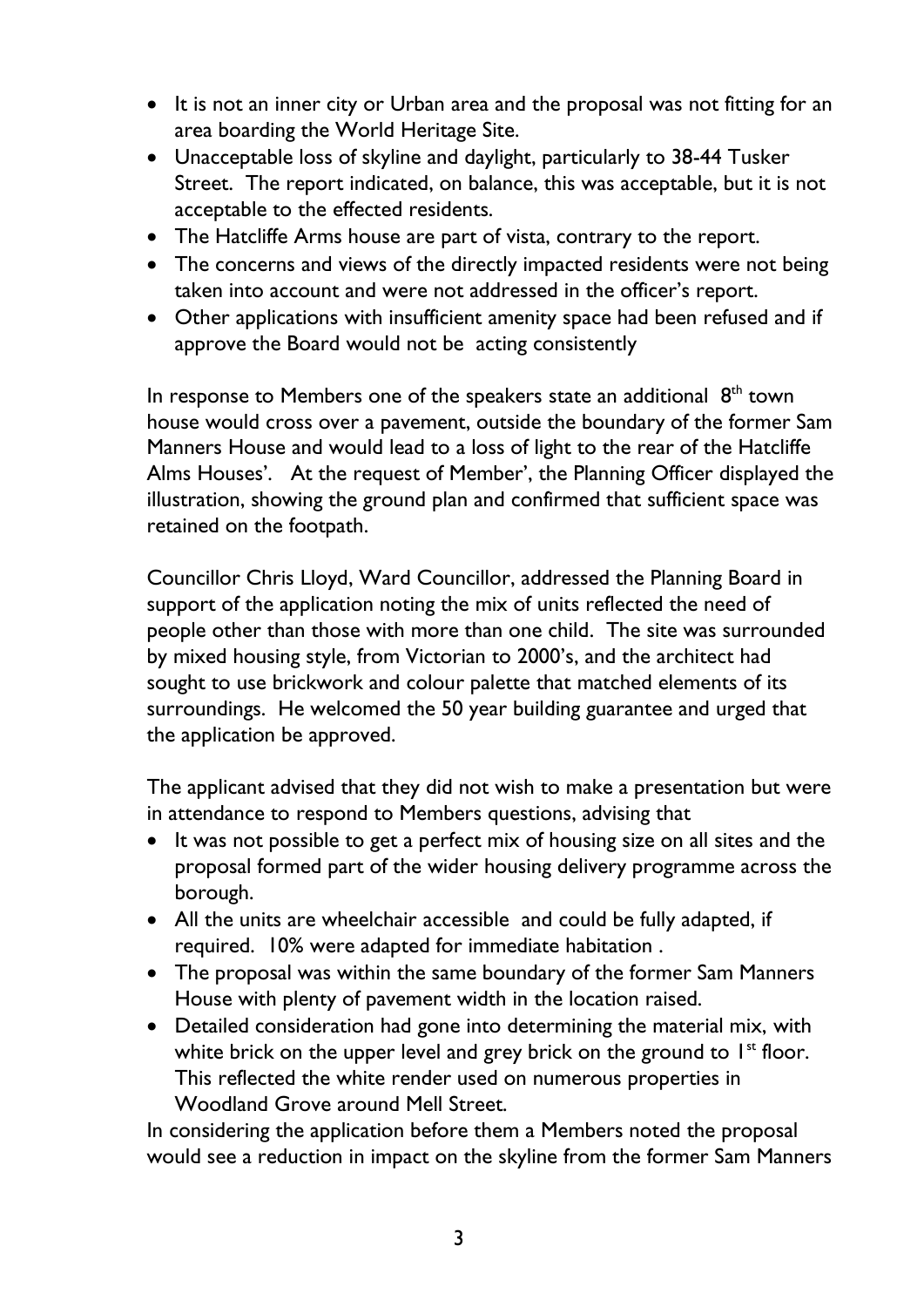House which should also have a beneficial impact on the light to adjacent streets.

After considering the pervious and current presentations a Member felt that they would have had more concerns if the proposal had been vastly different from what was previously on site. Whilst the build style was modern it appeared to be a quality design which was appropriate to the area with design aspects in keeping with the adjacent streets.

Two Members expressed that they had shared concern at any encroachment onto the pavement but having undertaken a site visit were satisfied that the entire development would be within the site boundary and sufficiently set back with small surrounding gardens.

A Member considered that the internal unit space was quite small but would be adequate.

A Member expressed concern that information had not supplied to the Almshouse Trustees but was satisfied that the Officers report indicated that there would be no adverse loss of light and the proposal was an acceptable development.

A Member felt that the area was now very much an urban area and the proposal reflected the extensive range of housing stock and colour palate used in Woodland Crescent and Woodlands Grove.

The Board noted that the applicant had proposed installing a gate to the East of the development to allow access to play space and though not within the power of the Board to condition this, the Board encouraged the applicant to implement this proposal.

At the request of and on behalf of the chair the Clerk sought confirmation from all Members' that they had maintained zoom connection for the entirety of the presentation and discussion on this item. No Member indicated that they had experienced any loss of connectivity.

The Planning Officers recommendation to grant planning permission, as set out in the report was put to the vote with 10 Members in favour 0 against and 0 abstentions.

#### **Resolved unanimously–**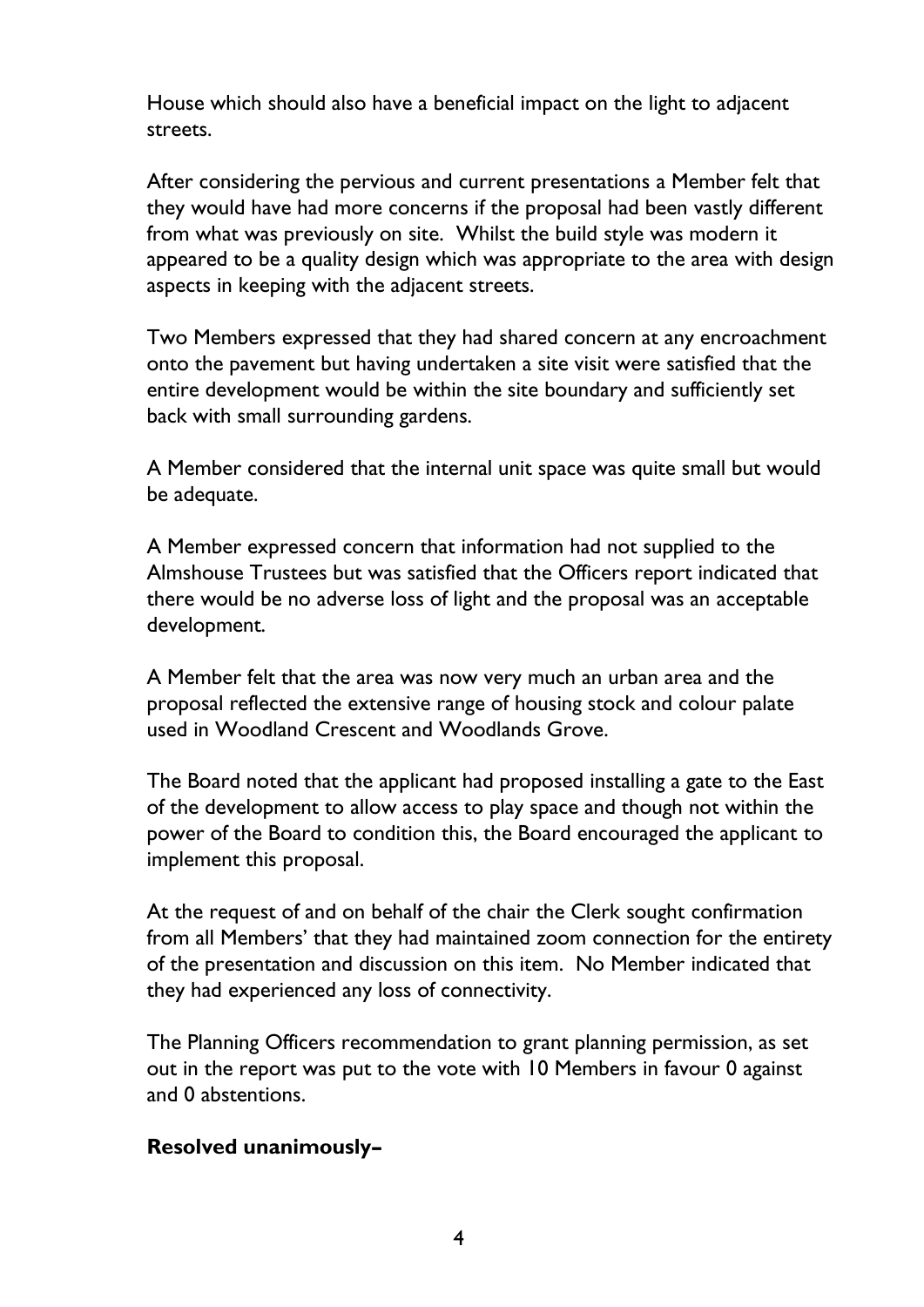That planning permission be granted for the redevelopment of the site comprising the construction of residential accommodation (Use Class C3) together with associated landscaping, playspace, refuse and cycle storage and the creation of one blue badge parking space on Tuskar Street.

Note: The following description of the proposed development is provided by way of further explanation (not forming part of the formal description of development set out above) in order to assist Planning Board: The scheme would provide 32 units, with a unit mix of  $8 \times 1$ -bed, 16 x 2- bed, 8 x 3-bed. The development would have a maximum height of 15m.

That consent be granted subject to:

- i. The conditions set out at Appendix 2 of the main report and addendums to be detailed in the notice of determination; and
- ii. the prior completion of a Directors' Agreement securing the heads of terms as set out in Section 24 of the main report.

That the Assistant Director of Planning & Building Control be authorised to:

- a. make any minor changes to the detailed wording of the recommended conditions as set out in Appendix 2 of the main report and addendums where the Assistant Director of Planning & Building Control considers it appropriate, before issuing the decision notice; and
- b. finalise the detailed terms of the Directors' Agreement, as set out in Section 24 of the main report; and
- c. consider, in the event that the Directors' Agreement is not completed within three (3) months of the date of the Planning Board resolution, whether permission should be refused on the grounds that the agreement has not been completed within the appropriate timescale, and that the proposals are unacceptable in the absence of the benefits which would have been secured, and if the Assistant Director (Planning & Building Control) considers it appropriate, to determine the application with reasons for refusal which will include the following:

In the absence of an agreement to secure financial and non-financial contributions including for Affordable Housing, Car Club Provision and CPZ Amendments the development is contrary to Policies 3.11 and 3.13 of the London Plan (adopted March 2016) and Policies H3, EA(c), IM4 and IM(c) of the Royal Greenwich Local Plan: Core Strategy with Detailed Policies (Adopted July 2014) and the Planning Obligations (s106) Guidance SPD (adopted July 2015).

### **6 . Land bounded by Pettman Crescent, Nathan Way and Hadden Road, London, SE28 – Ref: 19/4398/O**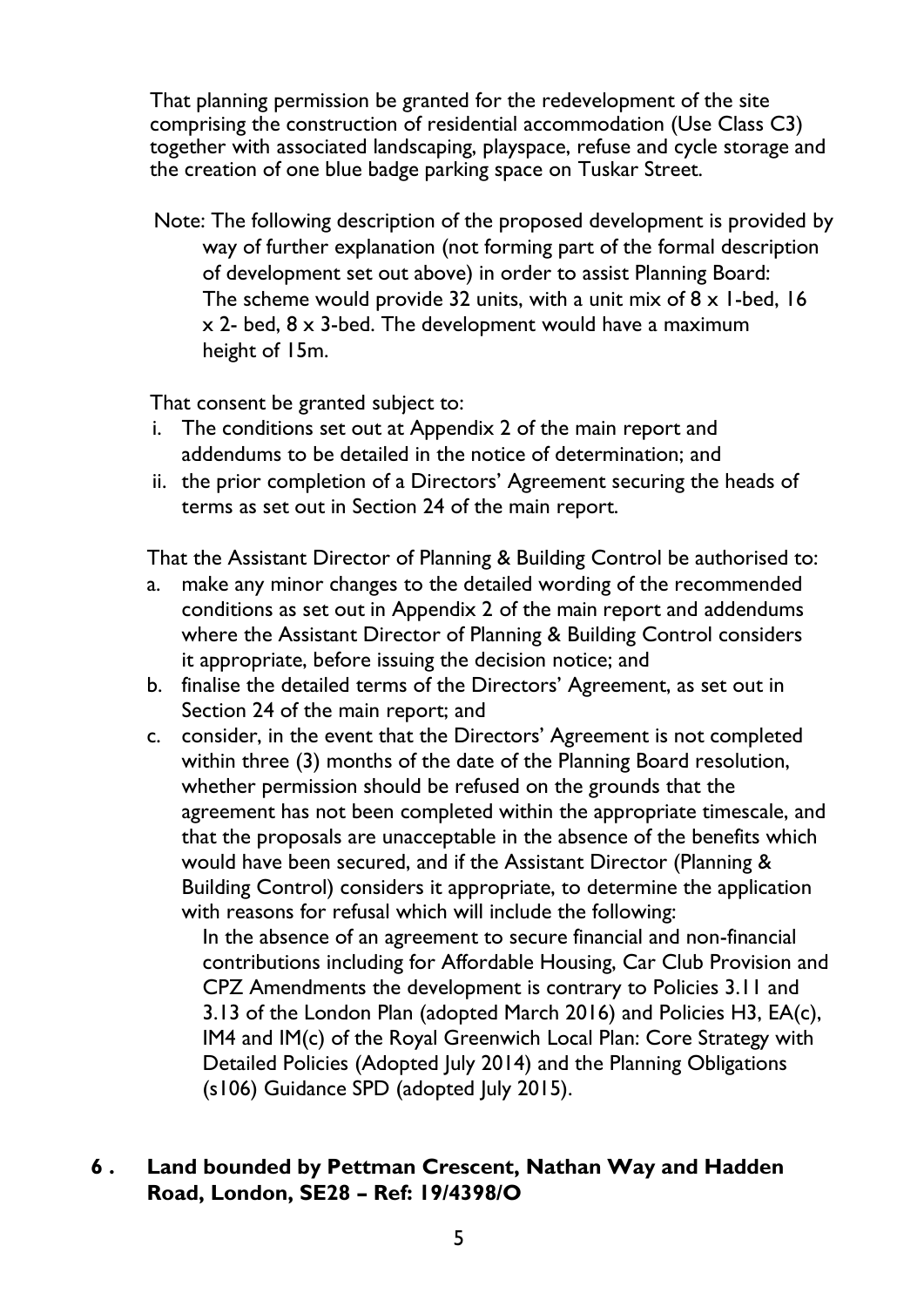The Planning Board noted the public submissions and Planning Addendum report, supplied in advance of the meeting and that this application was linked with and to be considered in conjunction with **Item 8 - Land at corner of Hadden Road & Griffin Manor Way and adjacent to Western Way & HMP Thameside, London, SE28 0DE – Ref 19.4370.F.** Members accepted a single illustrative presentation from the Senior Principal Planner, in respect of both applications.

A Member noted that the Board previously deferred the application due to the late submission of comments by TfL and felt the information presented appeared to indicate the recommendation of the applications was finely balanced.

The Assistant Director Planning and Building Control advised that schemes rarely complied 100% with all polices and requirements but the proposals were considered to present an opportunity for transformative growth to area. It would provide a 40% affordable housing at a 70/30 split and deliver a GLA Housing Zone Scheme. Officers considered that, on balance, the scheme would create greater positive benefits than negative and recommended the application for approval.

The Assistant Director Planning and Building Control advised Members that the scheme had been viability tested and would deliverer 40% affordable housing up front via a growth model. If the nongrowth model was applied there would be 0% affordable housing on site provision offer.

The Senior Principal Planner responded to Members that the privacy film would be fitted to windows overlooking the prison and would not impede light into the units but would prohibit views to the prison and was supported by HMP Services. Of the 3 blocks along the boundary to prison, 2 would be formed of affordable rent units and the larger central block *(block 4)* would be mixed tenure, including private sales. A contribution of  $\mathcal{L}$  lm towards bus service improvements had been agreed with TfL .

A representative for the Positive Plumstead Project, addressed the Board, broadly in support of the application but still held reservations relating to funding and the impact of the development on local infrastructure. Better access across the Ridgeway would be essential to the project to enable residents' access to the Plumstead and Woolwich train stations. The development would increase road traffic, both though construction and occupation and exacerbate issues at the Pettman Road gyratory with no financial contributions or proposals in place appear to mitigate this. The £5m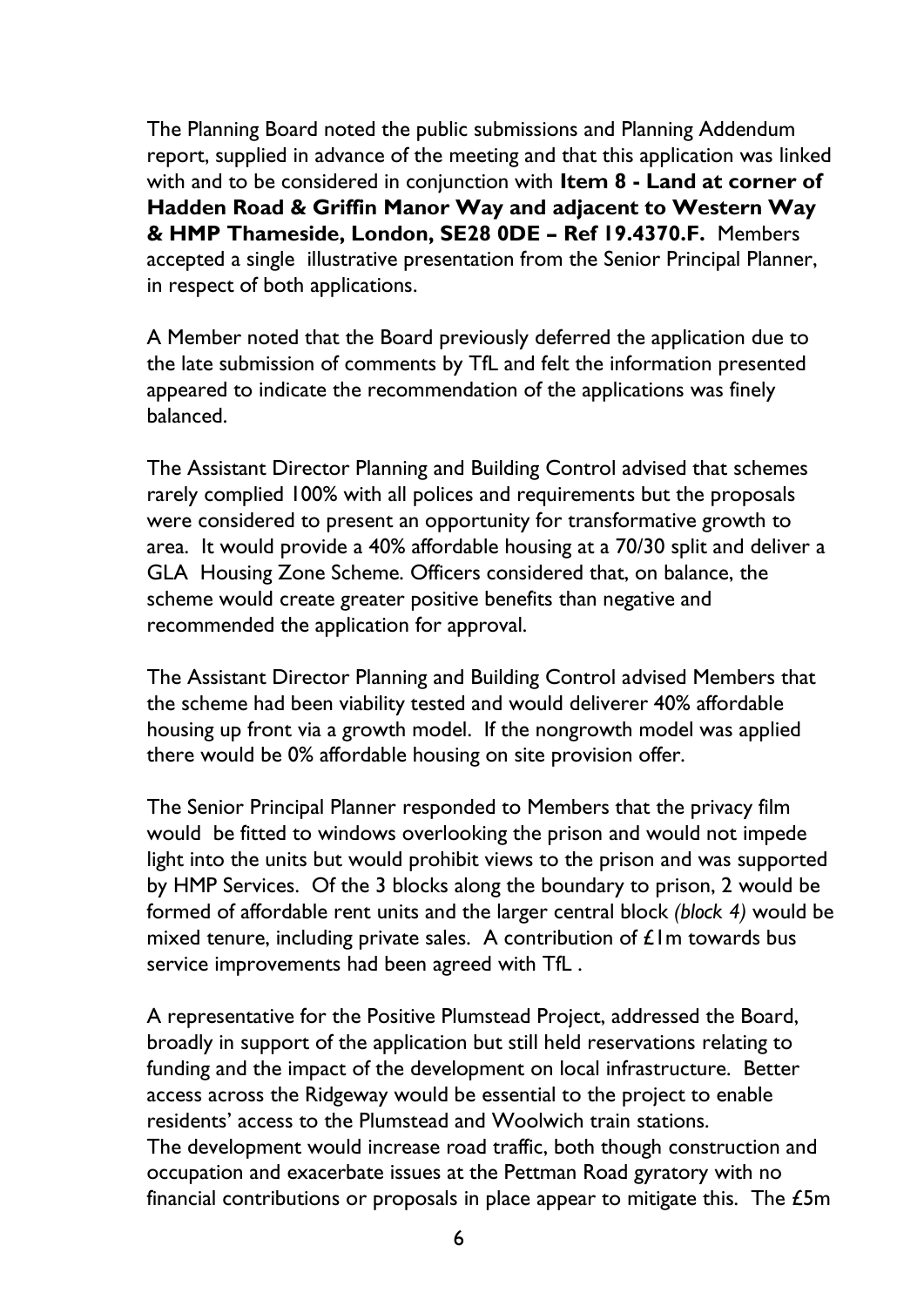to support the design a strategy would enable the applicant to build on their own land and it was unclear how the £2.2m towards the power station would be used. It was felt that these monies could be better spent improving facilities for Plumstead residents now, as this development would put stain on existing strained roads, schools, nurseries and medical provisions particular at the Plumstead Public Realm money was insufficient.

The Planning Board accepted addresses from two local residents who expressed

- concern the 17 storey gateway tower would set a precedent leading to 20 and 25 storey blocks and an overdevelopment of the site,
- the gateway tower would overwhelm the adjacent 2 and 3 storey properties in Plumstead High Street.
- That it was vital that the Neolithic structures found next to the site which pre-date all other in the British Isles, should be properly monitored and the applicant should be conditioned to provide good access to finds for the local community and schools.
- There were no improvements proposed to the narrow entrance to Plumstead rail station which would require proper access to accommodate the increase in passenger use.
- There was no clear commitment to opening the Plumstead bus garages underpass.
- There was a lack of clarity as to how existing residents were supported by the application, in either the short or long term and concerns remained at the increased pressure to community and health services with little to no mitigation.

The Cabinet Member for Regeneration and Growth, Councillor Sarah Merrill addressed the Planning Board accepting there were issues to be resolved but considered this not to be a contentious application that, on balance, officers had recommended be consented. The development would bring public green spaces, affordable housing, commercial and industrial space and investment into the power station whilst supporting the Council's carbon Neutral strategy.

Planning Board Members sought to put a number of questions to Councillor Merrill who felt that, given the quasi-judicial nature of Planning Board it would be more appropriate for Planning Officers to respond.

The Assistant Director Planning and Building Control advised that funds would be available through the s106 agreement and CIL, to mitigate the impact of planning developments and it would be for the Council to allocate CIL funds in the Borough. She advised that CIL monies could be directed to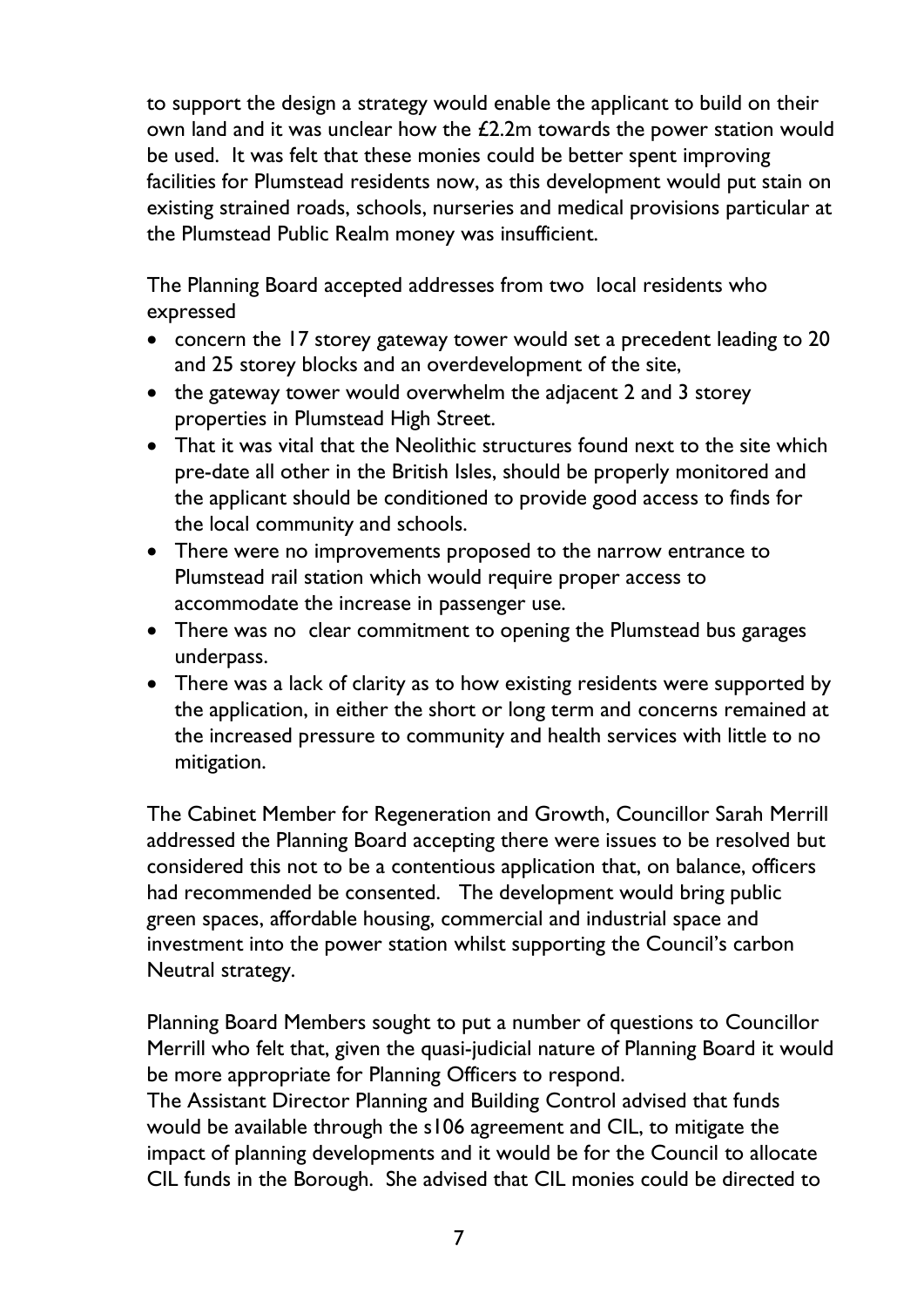improve local provision, including through Neighbourhood CIL fund bids. There were a number of potential areas and sites for new primary schools in the wider Thamesmead area. TfL had requested a larger financial contribution but had agreed the  $E$ Im bus contribution. The development was also close to rail services and Crossrail and DLR in Woolwich, which were a short bus journey away. The GLA Opportunity Planning Framework strategy also set out the details for a bus rapid service and DLR Station extension to North Thamesmead.

The Planning Board accepted an address from the representatives for the applicant; Berkley Homes and Peabody trust who advised that Peabody was a significant landowner in West Thamesmead forming a partnership with Berkley Homes to bring forward the development focusing on regeneration, the environment and the local community. The development would deliver the objectives of the Abbey Wood & Thamesmead Opportunity Area Planning Framework (OAPF) and the GLA Housing Zone and form part of the Peabody Trust West Thamesmead Strategic Masterplan and Investment Strategy to deliver an Industrial Masterplan over the next 20 years.

The applicant's Architect stated the scheme would create a unique place making opportunity, forming a gateway to West Thamesmead on a brownfield site whilst creating sustainable connectivity to surrounding residential areas through improved pedestrian and cycle paths. The development would see a variety of building heights, as well a broad green streets and design aspect reflecting the Edwardian design of the local PowerStation and Plumstead Library.

The applicant's Landscape Architect advised high quality landscaping would be provided including a 2.7 acres park with play space to be delivered in the first phase, by 2025, in addition to private courtyards and amenity space. 250 new trees would be planted with an increase of 45% net biodiversity gain; Green roofs , green streets and innovative drainage systems.

The Divisional Managing Director for Berkley Homes felt that the proposal would be a catalyst of change to the West Thamesmead area offering exemplar place making, high quality homes with facilities for the whole community. If consent were granted, the proposal would secure a sustainable, carbon neutral development with significant investment and benefits to the Borough and local community.

In response to Members questions the applications team responded

• There would be only one tall building, being the 17 floor block marking the gateway to the site, close to Plumstead Station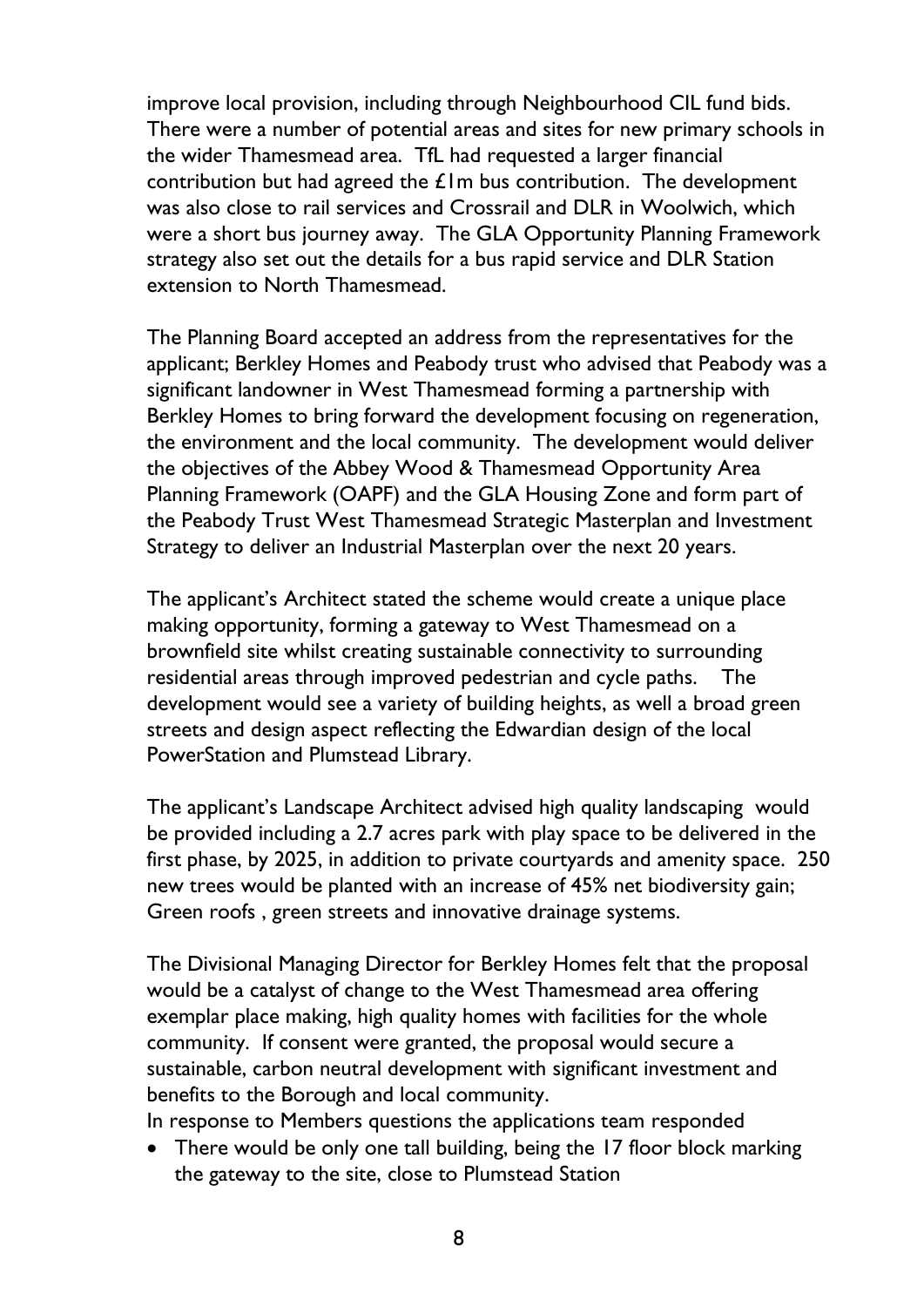- 28% of units, I bed and studio apartments, would be single aspect facing East or West with good light. 30% of units would be single aspect with bays.
- All core lift corridors would have natural daylight with the two longest corridors having additional lighting and 6 flats either side of the lift.
- The window film to be used in flats overlooking the prison, when looked through at one angle appeared transparent but from another angel appeared obscured ,with virtually no impact on light.
- An estate management ensuring the public realm and estate management would be maintained in perpetuity was a key aspect of the scheme.

In considering the application a Member noted that both the Ministry of Justice and TfL were satisfied with the proposal which, being on a brownfield site, would not encroach on or overlook existing housing. The 40% up front affordable housing was welcomed and on balance supported the proposal.

A Member considered this was a complex application and welcomed the uses of Mansion Block's, which were suitable for a heigh density development. They shared residents concern at the heigh of gateway block accepting that the Board's decision could not be taken as setting a precedent and hoped it would not. They felt that the concerns around infrastructure provision, not just transport, had not been suitably addressed and the site may not be appropriate for such a significant development. Whilst the affordable housing level was welcomed, they considered that the overdevelopment, height of the gateway tower and the number of units within sufficient infrastructure support remained and they could not support the applications on this basis.

A Member expressed disappointed at the proportion of 3 bed and affordable housing to the entire scheme noting that as the viability process would result in no affordable units, this appeared to be the only option to bring forward affordable housing. They considered that the Council should look at bringing forward the funding of infrastructure provision for health services, schools and the Plumstead Station as soon as possible and, whilst holding a number of concerns, on balance were in favour of the development.

Three further Members expressed concerns at the impact on existing residents and existing infrastructure, particularly health and schooling provision with a Member noting that buildings alone did not created thriving communities and a proper and robust review of the required infrastructure provision was needed. One of these Members felt that they could not support the application due to the issues with infrastructure provision.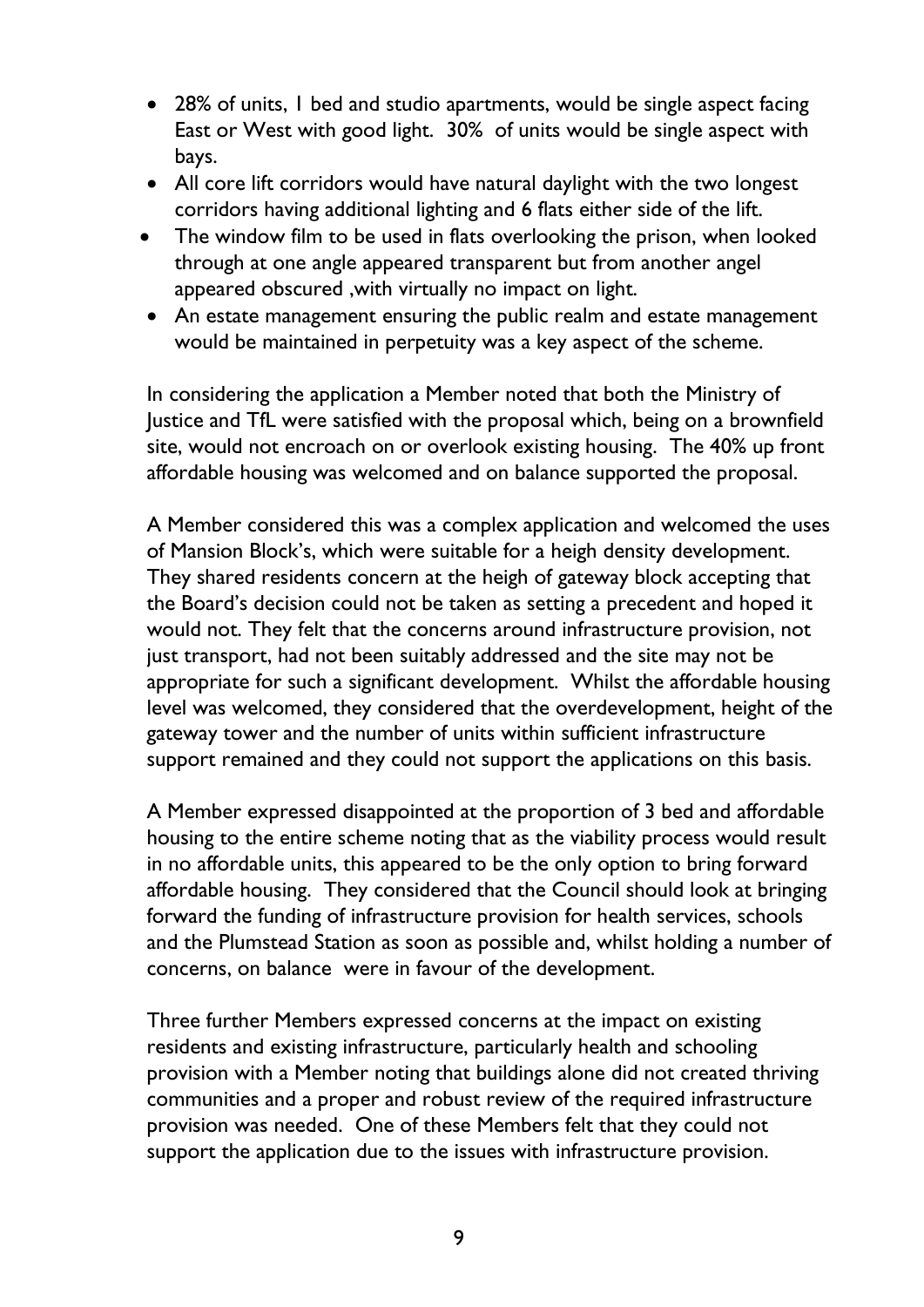A Member note that appeared be no space for a school to be built in the future. They noted there was an existing tall building behind the Plumstead Train Station and had no problem with the proposed gateway block. Whilst supporting the application, they still held reservations regarding health and school provision though felt that the architect had created an appealing design for a difficult site.

A Member advised that the Health Authority was moving to the creation of larger health hubs and investment was being put into the Gallions Reach Health Centre rather than developing new local health centre. They shared concerns regarding schooling provision but felt that there were no strong grounds to refuse the application.

At the request of and on behalf of the chair the Clerk sought confirmation from all Members' that they had maintained zoom connection to the meeting for the entirety of the presentation and discussion on this item. No Member indicated that they had experienced any loss of connectivity.

The Planning Officers recommendation to grant planning permission, as set out in the report was put to the vote with 5 Members in favour; 3 against and 0 abstentions.

### **Resolved –**

That the part detailed application (with no matters reserved) be granted for development to the east of Pettman Crescent (Plots 2, 3, 4, 7 and 8) which comprise the demolition of structures, site clearance and groundworks; Erection of buildings to include residential and ancillary residential uses (Class C3); Flexible use floorspace for: a. retail (Class A1), café/restaurant (Class A3) and drinking establishment (Class A4) uses; and/or b. Offices (Class B1a)); and/or c. Non-residential institutions (Class D1) and community use (Class D2). New pedestrian, vehicle and cycle accesses and internal routes, and associated highway works; Provision of on-site cycle, vehicle and service parking at surface and lower ground floor level; Provision of public open space, amenity and play space and landscaping; and Installation of plant and energy centres.

That the part outline application (all matters reserved except for access) be granted for works to Plots 1, 5, 6 and 9 which comprise: Erection of buildings to include residential uses (Class C3); Employment floorspace (Class B1c and/or Class B8) with associated communal and staff facilities; A primary substation; Flexible 'walk-to' use floorspace for: a. retail (Class A1) and café/restaurant (Class A3); and/or b. Non-residential institutions (Class D1).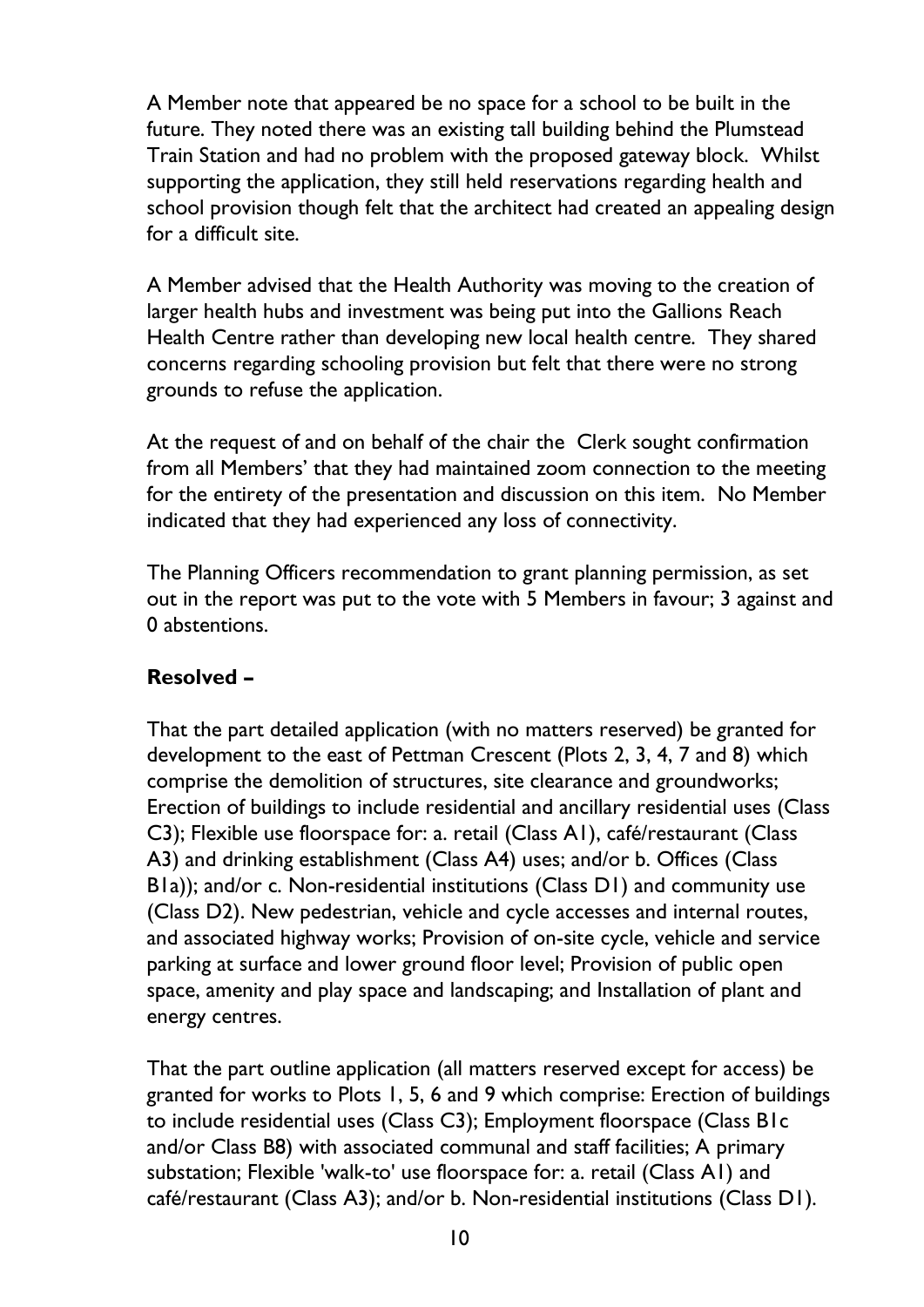Provision of onsite cycle, vehicle and service parking; Provision of public open space, amenity and play space and landscaping; and new pedestrian, vehicle and cycle accesses and internal routes, and associated highway works.

That conditional planning consent be granted subject to:

- i. The prior completion of an agreement under Section 106 of the Town and Country Planning Act 1990 (as amended) containing the planning obligations as summarised in the heads of terms set out in the main report (see section 26), addendums, and the minute of this Planning Board meeting.
- ii. Referral of the application to the Mayor of London as required under the terms of The Town and Country Planning (Mayor of London) Order 2008;
- iii Members confirming in their decision that account has been taken of environmental information, as required by Regulation 26 of the Town and Country Planning (Environmental Impact Assessment) Regulations 2017.
- iv A statement being placed on the statutory Register confirming the main reasons and consideration of which the Planning Board decision was based as required by Regulation 29 of the Town and Country Planning (Environmental Impact Assessment) Regulations 2017;
- v Authorisation for the Assistant Director of Planning & Building Control to:
	- make any minor changes to the detailed wording of the recommended conditions as set out in Appendix 2 to the main report, its addendums and the minute of the Planning Board meeting, where the Assistant Director of Planning & Building Control considers it appropriate, before issuing the decision notice; and
	- finalise the detailed terms of the planning obligations pursuant to Section 106 of the Town and Country Planning Act 1990 (as amended), as set out in the main report, its addendums and the minute of the Planning Board meeting.
- vi In the event that the Section 106 Agreement is not completed within three (3) months of the date of this Planning Board meeting, to authorise the Assistant Director of Planning & Building Control to consider whether permission should be refused on the grounds that the proposals are unacceptable in the absence of the benefits which would have been secured, and if so, to determine the application with reasons for refusal which will include the following:
	- In the absence of a legal agreement to secure financial and nonfinancial contributions including for affordable housing, health infrastructure, transport and highway works, public transport enhancements, public realm improvements, employment and training,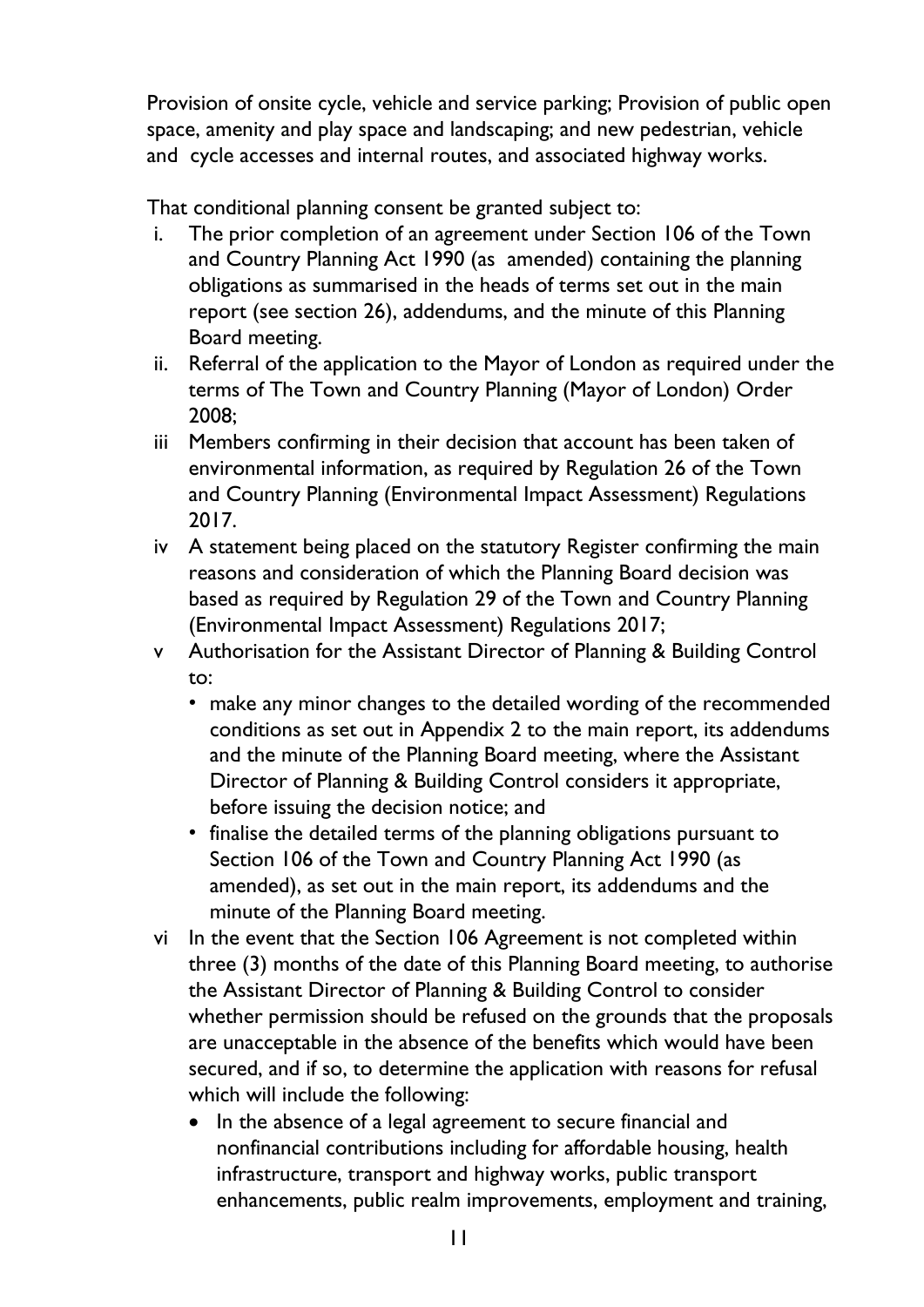delivery of the Plumstead Power Station project, environmental sustainability, open space and community facilities the development would contrary to policies H3, H5, H(e), EA4, EA(c), OS1, E1, CH(a), IM1, IM4, IM(a) and IM(b) of the Royal Greenwich Local Plan: Core Strategy with Detailed Policies (Adopted July 2014) and the Planning Obligations (s106) Guidance SPD (adopted July 2015).

vii Conditions set out in Appendix 2 of the main report and addendum.

### **7. Garages adjacent to 50 Strongbow Road, Eltham, London, SE9 1DT – Ref: 20/2756/F**

The Planning Board accepted an illustrative presentation from the Senior Principal Planning Officer.

A representative from the Strongbow Tenants Action Group addressed the Planning Board noting that the parking assessment was undertaken at night rather than daytime and weekends. That Strongbow Road and Strongbow Crescent experience particular parking pressure due to their proximity to high street and Eltham train station. The CPZ that this sits in is large than adjacent ones and it was felt a specific zone for the immediate area around Eltham station was required. The proposal would go against the Council Strategy seeking the reduction in car use.

The applicant advised the Board they did not wish to make a presentation and responded to Members questions advising that there had been debate at the Planning Board Meeting in February as to why the proposal was car free given the number of family units and it was, subsequently considered that re-instatement of the footpath would provide 2 new car parking spaces within the CPZ which residents should be allowed to apply for.

The Assistant Director, Planning and Building Control advised that, from a planning perspective, any conditions imposed must be reasonable. The area does not suffer from car parking stress and it was considered there was capacity for on street parking, therefore it could be considered unreasonable to insist on conditioning the development be car free.

At the request of and on behalf of the chair the Clerk sought confirmation from all Members' that they had maintained zoom connection to the meeting for the entirety of the presentation and discussion on this item. No Member indicated that they had experienced any loss of connectivity.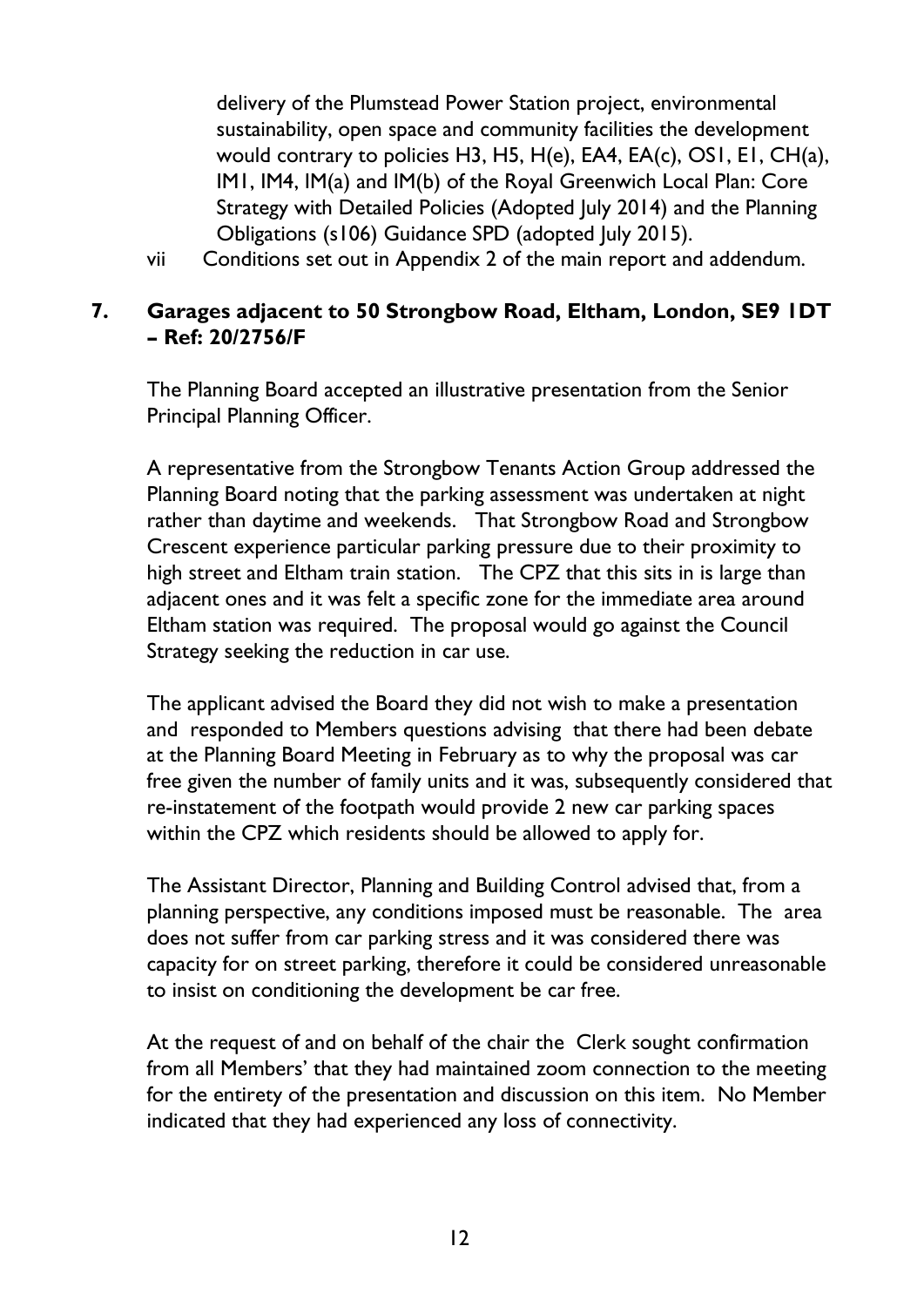The Planning Officers recommendation to grant consent for minor material amendments, as set out in the report was put to the vote with 6 Members in favour; 0 against and 1 abstentions.

# **Resolved –**

That consent be granted for minor material amendments' in connection with the planning permission 19/4289/F, dated 25/02/2020 for the demolition of existing garages and construction of  $2 \times 3$  bedroom dwellinghouses (Use Class C3) together with associated landscaping, amenity space, refuse and cycle stores to allow the removal of Condition 17 (Controlled parking zone permit restriction).

That conditional planning permission be granted subject to:

- i. the conditions in appendix 2 of the main report to be detailed in the notice of determination.
- ii. The authorisation of the Assistant Director of Planning & Building Control to make any minor changes to the detailed wording of the recommended conditions as set out in the main report and its addendums, where the Assistant Director of Planning & Building Control considers it appropriate, before issuing the decision notice.

# **8. Land at corner of Hadden Road & Griffin Manor Way and adjacent to Western Way & HMP Thameside, London, SE28 0DE – Ref 19.4370.F**

The Planning Board noted that this application was to be considered in conjunction with **Item 6 - Land bounded by Pettman Crescent, Nathan Way and Hadden Road, London, SE28 – Ref: 19/4398/O** and accepted a single illustrative presentation from the Senior Principal Planning Officer relating to both applications

At the request of and on behalf of the chair confirmation was sought form from all Members' that they had maintained zoom connection to the meeting for the entirety of the presentation and discussion on this item. No Member indicated that they had experienced any loss of connectivity.

The Planning Officers recommendation to grant planning permission, as set out in the report was put to the vote with 6 Members in favour; 2 against and 0 abstentions.